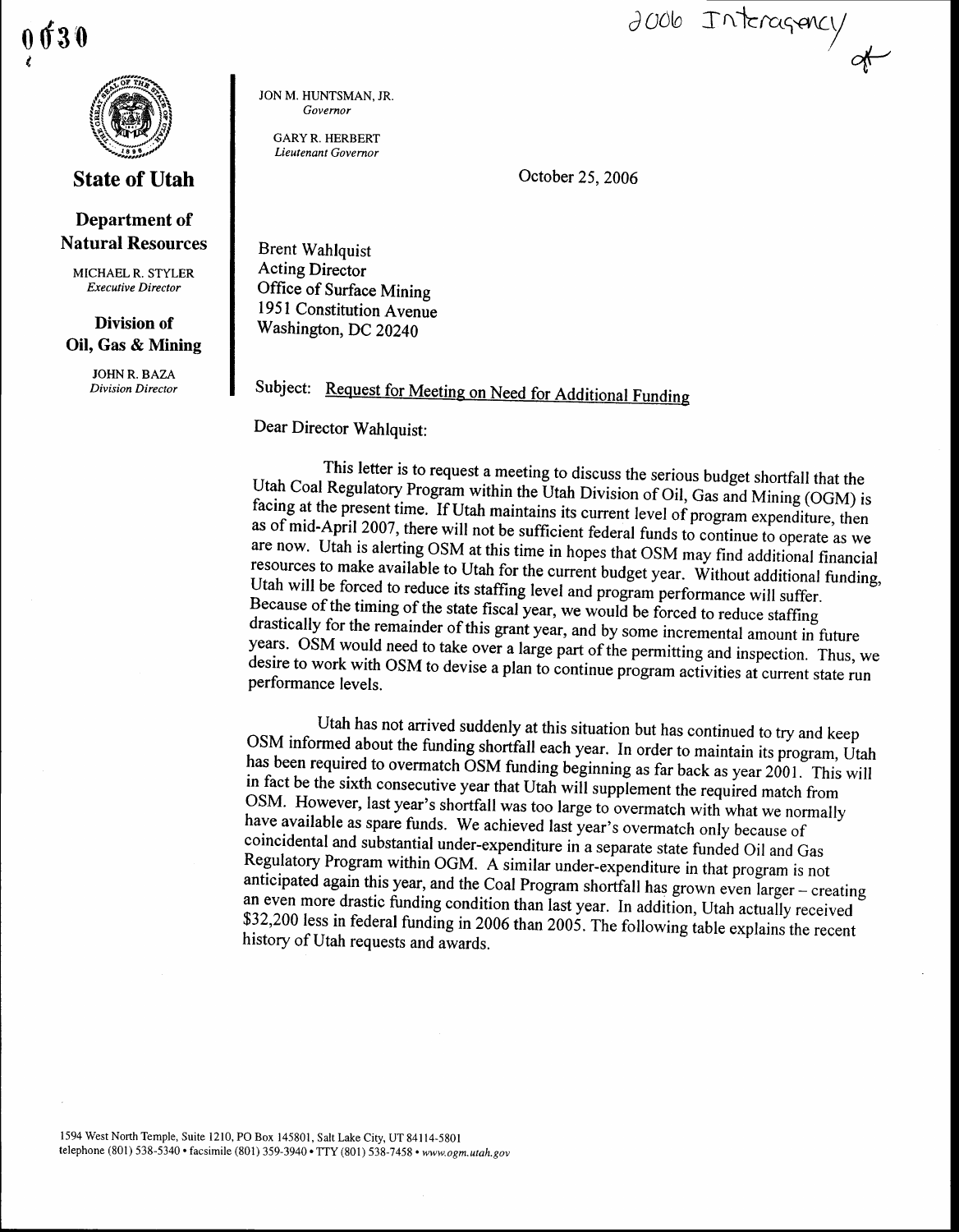Page 2 Brent Wahlquist October 25,2006

 $\mathcal{M}$ 

## Comparison of Grant Years 2001 to 2006

| <b>Award</b>    | <b>Request</b>                 | Total Exp.      | Federal<br>Percent | Fed. Share      | <b>Final OSM Award</b> | onortran<br>overmatched<br>by Utah |
|-----------------|--------------------------------|-----------------|--------------------|-----------------|------------------------|------------------------------------|
| Grant year 2001 | 2,168,023.00                   | 2,028,632.00    | 87.3%              | 1,770,995.74    | 1,764,267.00           | (6,728.74)                         |
| Grant year 2002 | 2,084,874.00                   | 2,012,789.00    | 88.6%              | 1,783,331.05    | 1,763,318.00           | (20,013.05)                        |
| Grant year 2003 | 2,122,848.00                   | 1,940,668.00    | 88.5%              | 1,717,491.18    | 1,709,100.00           | (8,391.18)                         |
| Grant year 2004 | 2,246,700.00                   | 2,018,445.00    | 88.5%              | 1,786,323.82    | 1,730,419.00           | (55,904.82)                        |
| Grant year 2005 | 2,432,947.00                   | 2,236,172.78    | 88.1%              | 1,970.068.22    | 1,743,698.02           | (226, 370.20)                      |
| Grant year 2006 | 2,515,420.00                   | 2,340,410.39(1) | 88.4%              | 2,068,922.79(1) | 1,698,219.00(1)        | $(370, 703.78)^{(1)}$              |
|                 | (1) Projected for current year |                 |                    |                 |                        |                                    |

Shoftfall

As you can see, not only was the award in 2005 less than the grant requested, it also was less than the federal share of expenditures by \$226,370. Utah believes the current size of its program including its staffrng level and overall program cost is what is necessary to administer the program adequately. We have arrived at this level based on our experience since approval of the program in 1981. We believe the program is very focused and lean, and we are only asking for funds needed to support the current program.

Almost the entire grant is devoted to personnel costs and travel to effect the permitting and inspection of mines. Within the current state fiscal year, July 1, 2006, through June 30,2007, personnel costs alone are projected at \$1,909,430 for 23 FTEs. This figure does not include indirect costs, travel or other required costs for the program. Utah's request for this current grant was for \$2,515,420 (of which \$2,223,631 was due to be federal dollars.) OSM, however, has provided funding of only \$1,618,219. This amount is \$525,412 short of the actual request.

Market survey increases for Environmental Scientists and Engineering Technicians and Cost of Living Adjustments given by the Utah Legislature after a3-year hiatus, along with health insurance increases have served to compound personnel costs. As these costs have escalated and added to the funding level need, likewise, Utah has also taken on many duties that OSM has delegated or requested Utah to take on, none of which have been funded by OSM. For example, Utah has performed SHPO clearance and coordination with Native Americans, developed NEPA documents for permitting actions, performed selfand team evaluations, and runs the federal lands program requiring intense coordination with BLM and the USFS.

Utah understands that OSM is reluctant to request additional funding of the Department or Congress. At the same time, Utah does not understand how OSM can fulfill its charge to have the states run effective programs when it is seriously under-funding state programs. OSM's flat funding to regulatory programs over the past 5-7 years belies the priorities which you stated to Western States in August,2006 and to IMCC member states two weeks ago. You provided the priorities at those meetings as: